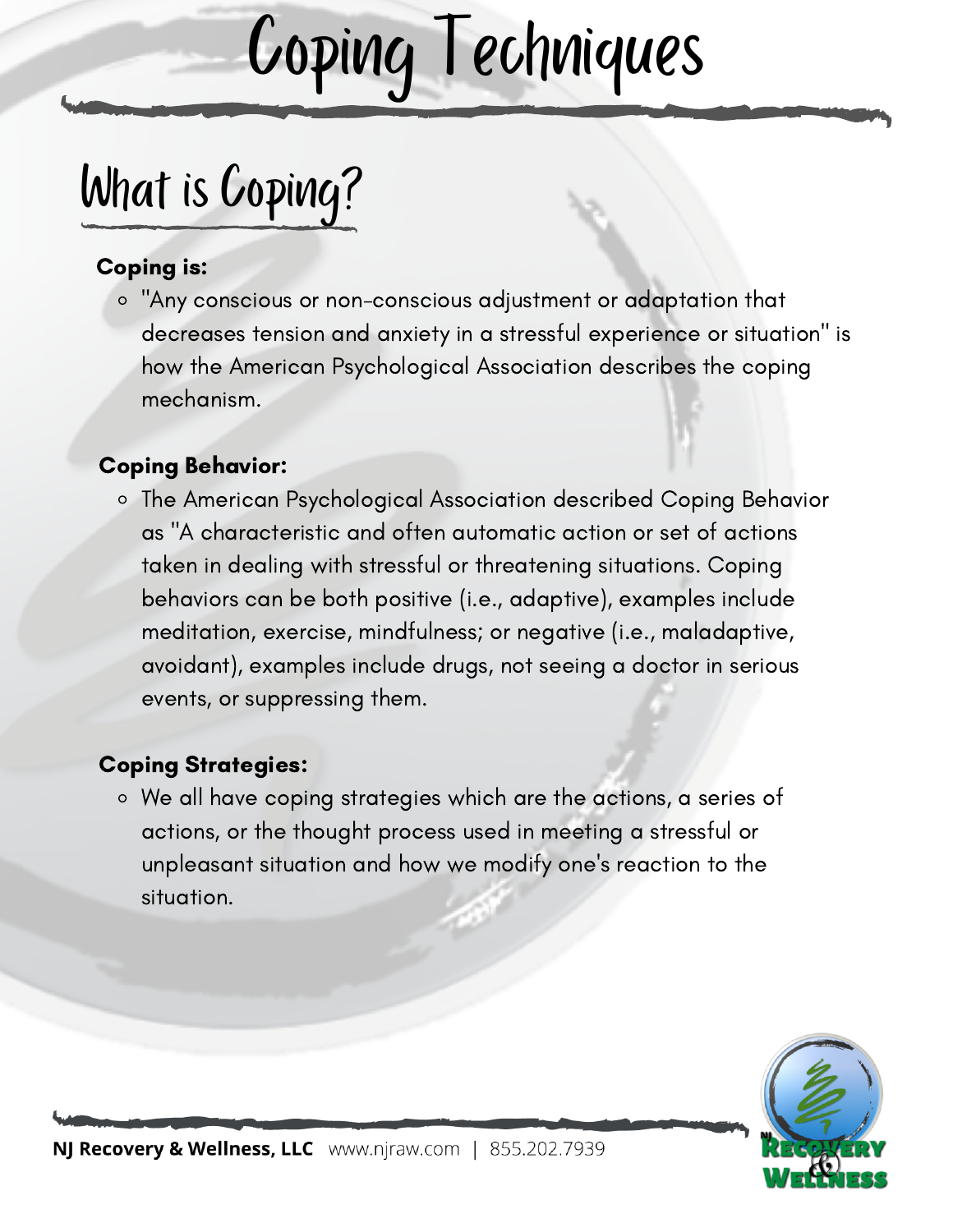### What are some healthy Coping strategies?



#### Exercise

Exercise can be one of the best anti-stressors there is. When we say exercise we don't mean you need to buy a gym membership. But studies show just going out and walking at a steady pace for two hours a week total will account for enough exercise for stress reasons. The reason why exercise is such a powerful de-stressor is that what happens when we exercise is a neurochemical called dopamine is released into our brain. If you have ever heard of the term "runner's high" this is where it comes from!



#### Being in Nature

There is a multitude of studies showing the overwhelming benefit of being in nature. This benefit doesn't function the same if we are in a busy city street surrounded by concrete and steel either! What we mean by being in nature is being surrounded by green spaces with trees, plants, the sun, maybe even some wind! The deeper you are into a natural landscape the better natural detoxifier it becomes!

#### Sleep

One-third of our lives is during sleep. If sleep wasn't that important why would it be the activity we do most in our lives? Sleep essentially affects every single part of our bodies. 7-9 hours is enough sleep for an adult or elderly person (children require just as much or more) with anything under 7 being insufficient and within two nights of that, you will start to have effects from sleep deprivation. The effects of lack of sleep range from increased risk of injury, weight gain, inability to focus, increased depression, heightened nervous system, and many more. If there is one key point to focus on in your life to help aid you with difficult times it would be making sure to get enough quality sleep.